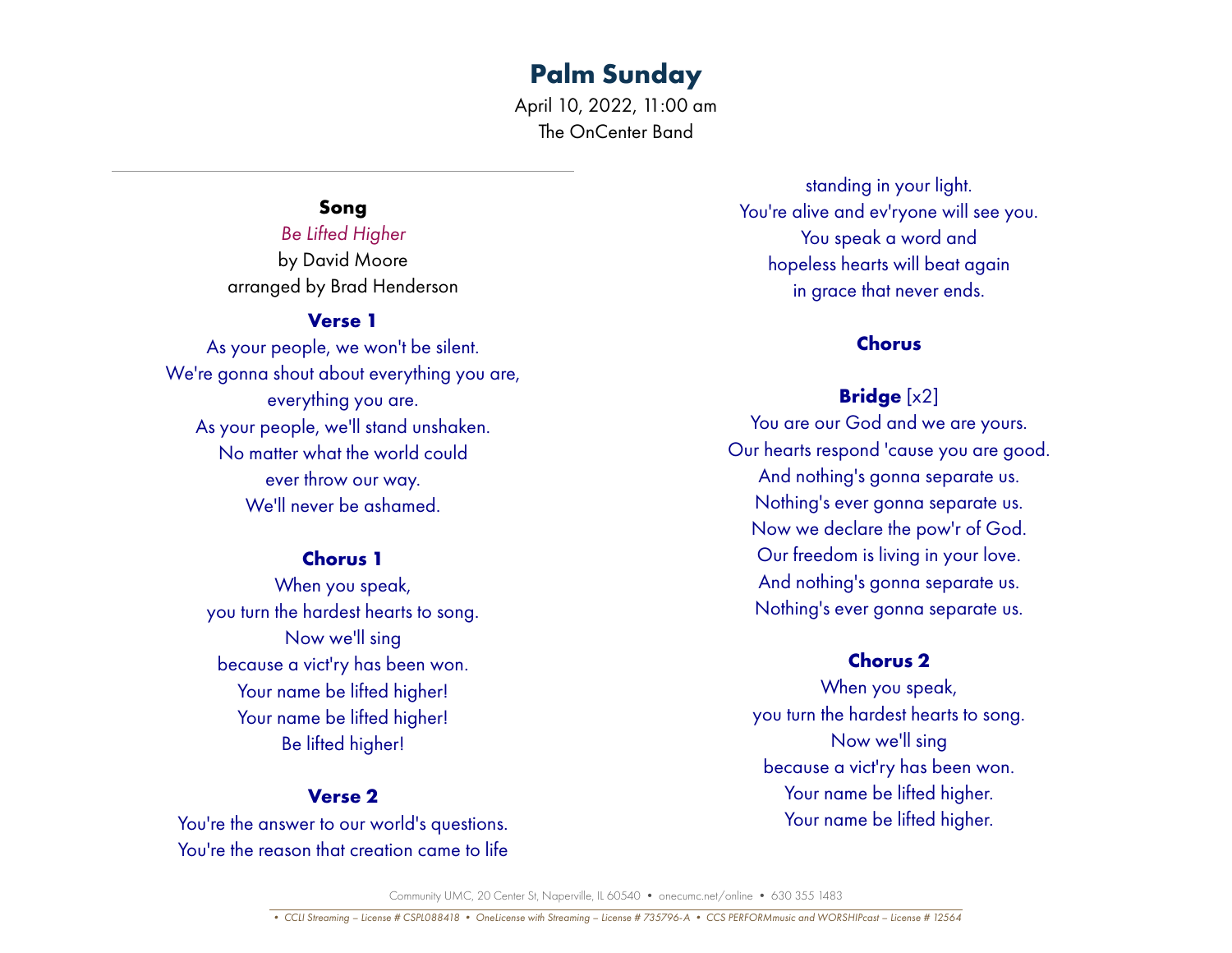# **Palm Sunday** April 10, 2022, 11:00 am

When you died and came to life, the work was done. Now there's nothing that can keep us from this love. Your name be lifted higher. Your name be lifted higher.

> **Tag** [x6] Be lifted higher!

**Gathering In** with Amy Hollander

### **Drama: adapted from Luke 19:28-40**

*Jesus Enters Jerusalem*

### **Song**

*Say Say* by Kristian Stanfill, Chris Tomlin & Christy Nockels

### **Verse 1**

Some hope in what their eyes can see; we hope in the glorious unseen, in a risen and returning King. Some are chasing the treasures of this world. We run to a glorious reward,

the only name worth living for.

### **Chorus**

Say say, say you believe it; sing for the whole world to hear it. We know and we declare it: "Jesus is King!" Say say, say you believe it; sing loud, sing like you mean it. We know and we declare it: "Jesus is King!" [Say, say]

### **Verse 2**

We set our hearts on what will last: your Word, your love, your faithfulness. Our hope is built on nothing less. We open wide our mouths to praise. Let this generation raise a song of freedom all our days.

### **Chorus**

### **Bridge** [x2]

I believe your kingdom come; the Son of God, the King of Love!

### **Chorus**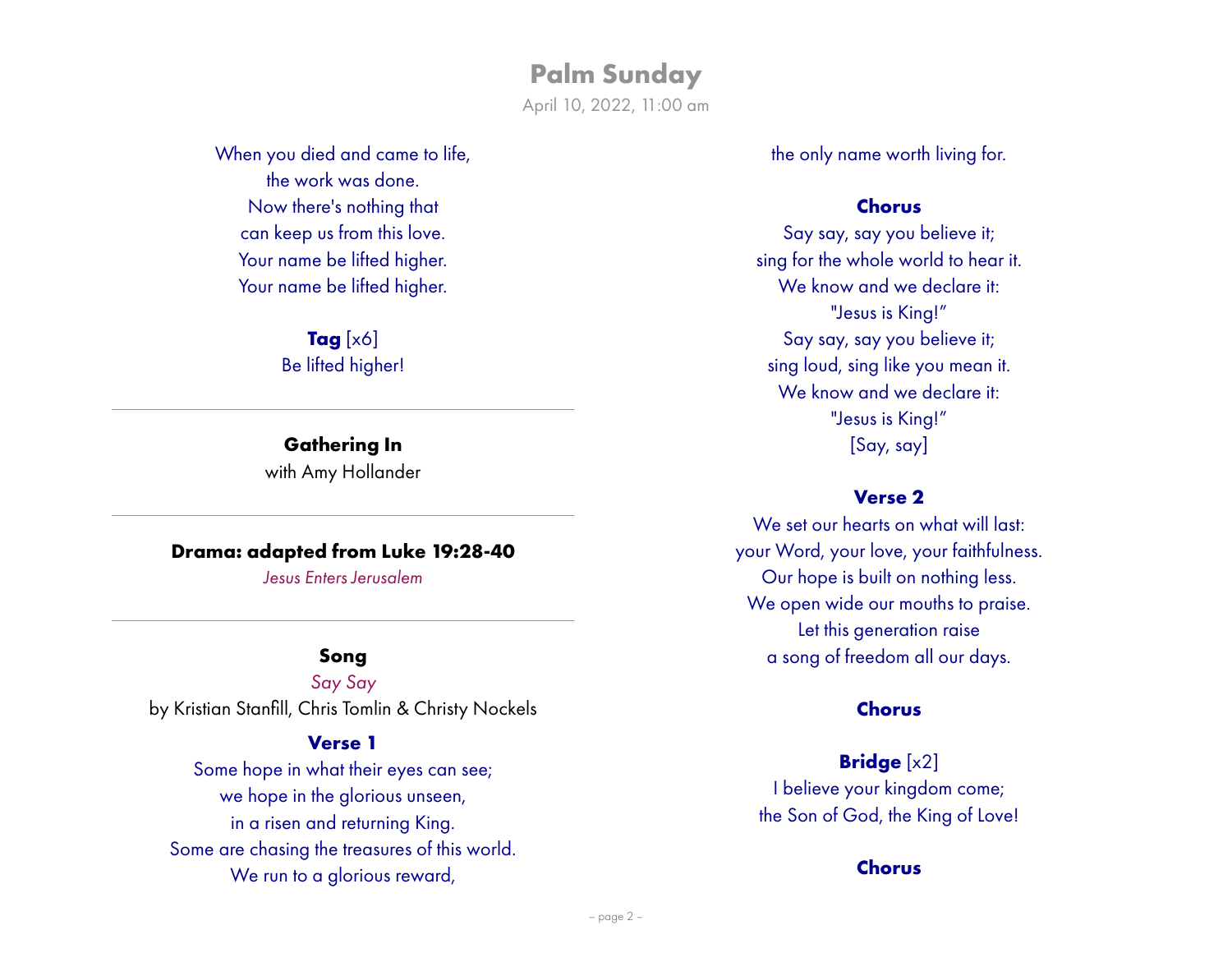April 10, 2022, 11:00 am

### **Opening Prayer**

with Pastor Jeremiah

### **Rainbow Dancers**

*Glory, Hosanna* by Mark Friedman

And when we all come together, your love is making us better. The world will see the truth of who you are.

### **Chorus**

No bigger life than growing up in your house, where we discover who we can become. Praising with your people going all out. We came to meet with you, you, you, you, you. [x2]

**Mission Minute** with Pat Becker, Mission Committee Chair

# **Greet Your Community**

with Amy Hollander

**Song**

*We Came to Meet with You* by Nathan Eshman & David Wakerley

### **Verse**

Hey! Ev'ryone is here. We got atmosphere. We love this place. Hey! Living diff'rent lives but we all unite for this one Name.

### **Pre-Chorus**

**Time for Young Disciples**

with Beth Hagemeyer

### **Sermon** *Even the Stones Cry Out*  with Pastor Hannah

# **Song**

*Words* by Hawk Nelson & Trevor McNevan

### **Verse 1**

They've made me feel like a prisoner, they've made me feel set free. They've made me feel like a criminal, made me feel like a king. They've lifted my heart to places I've never been,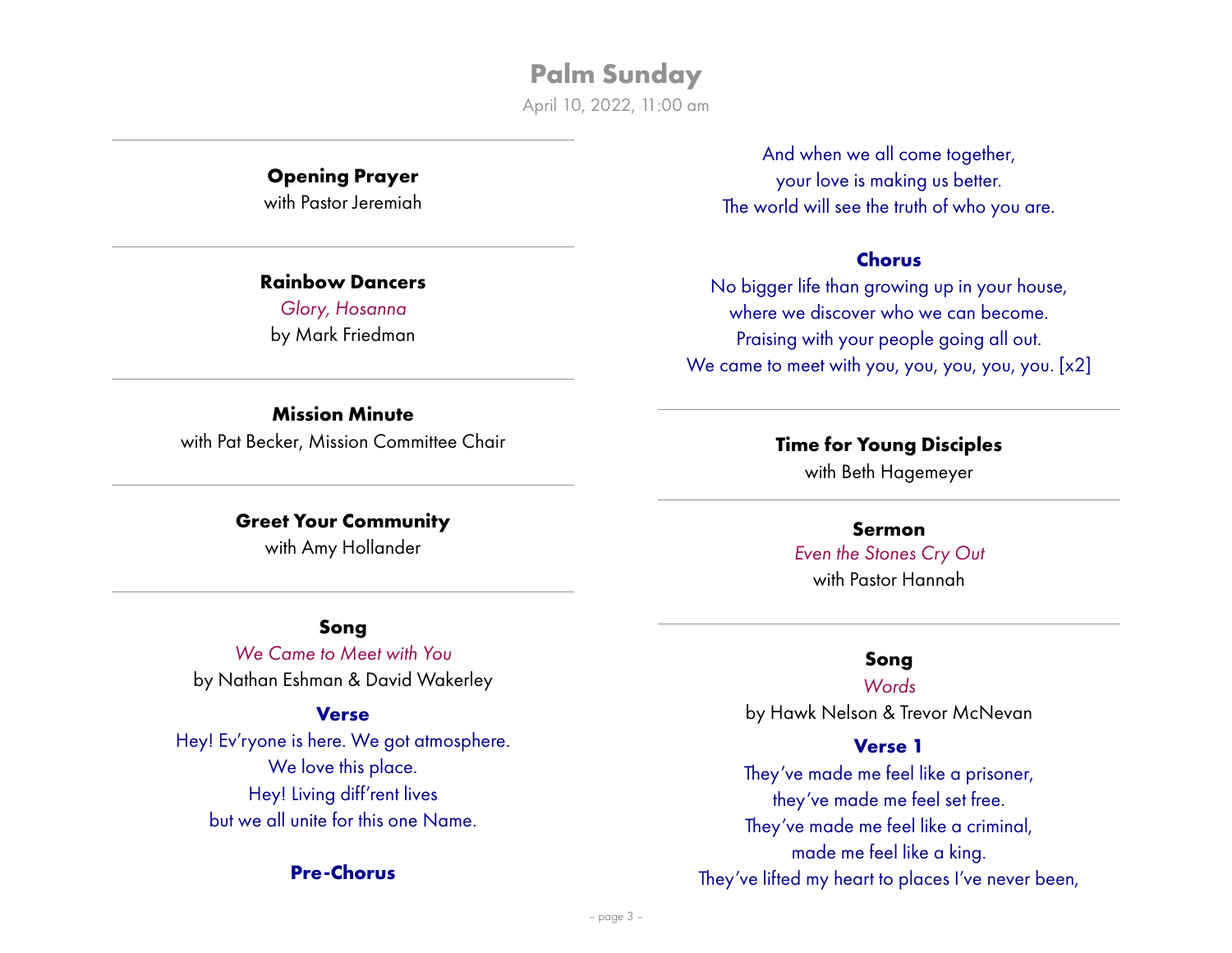April 10, 2022, 11:00 am

and they've dragged me down back to where I began.

## **Pre-Chorus 1**

Words can build you up, words can break you down, start a fire in your heart or put it out.

# **Chorus 1**

Let my words be life. Let my words be truth. I don't want to say a word unless it points the world back to you.

# **Verse 2**

You can heal the heartache, speak over the fear, God your voice is the only thing we need to hear.

# **Pre-Chorus 2**

Words can build us up, words can break us down, start a fire in our hearts or put it out.

# **Chorus 2**

Let my words be life. Let my words be truth. I don't want to say a word unless it points the world back to you. Let the words I say be the sound of your grace. I don't want to say a word unless it points the world back to you.

# **Bridge**

I wanna speak your love, not just another voice. Oh, I want to be your light. I wanna be your voice.

# **Chorus 3**

Let my words be life. Let my words be truth. I don't want to say a word unless it points the world back to you. Let the words I say be the sound of your grace. I don't want to say a word unless it points the world back to you. Words can build us up, words can break us down, start a fire in your heart or put it out. I don't want to say a word unless it points the world back to you

# **Prayer for Community & Offertory Invitation**

with Pastor Jeremiah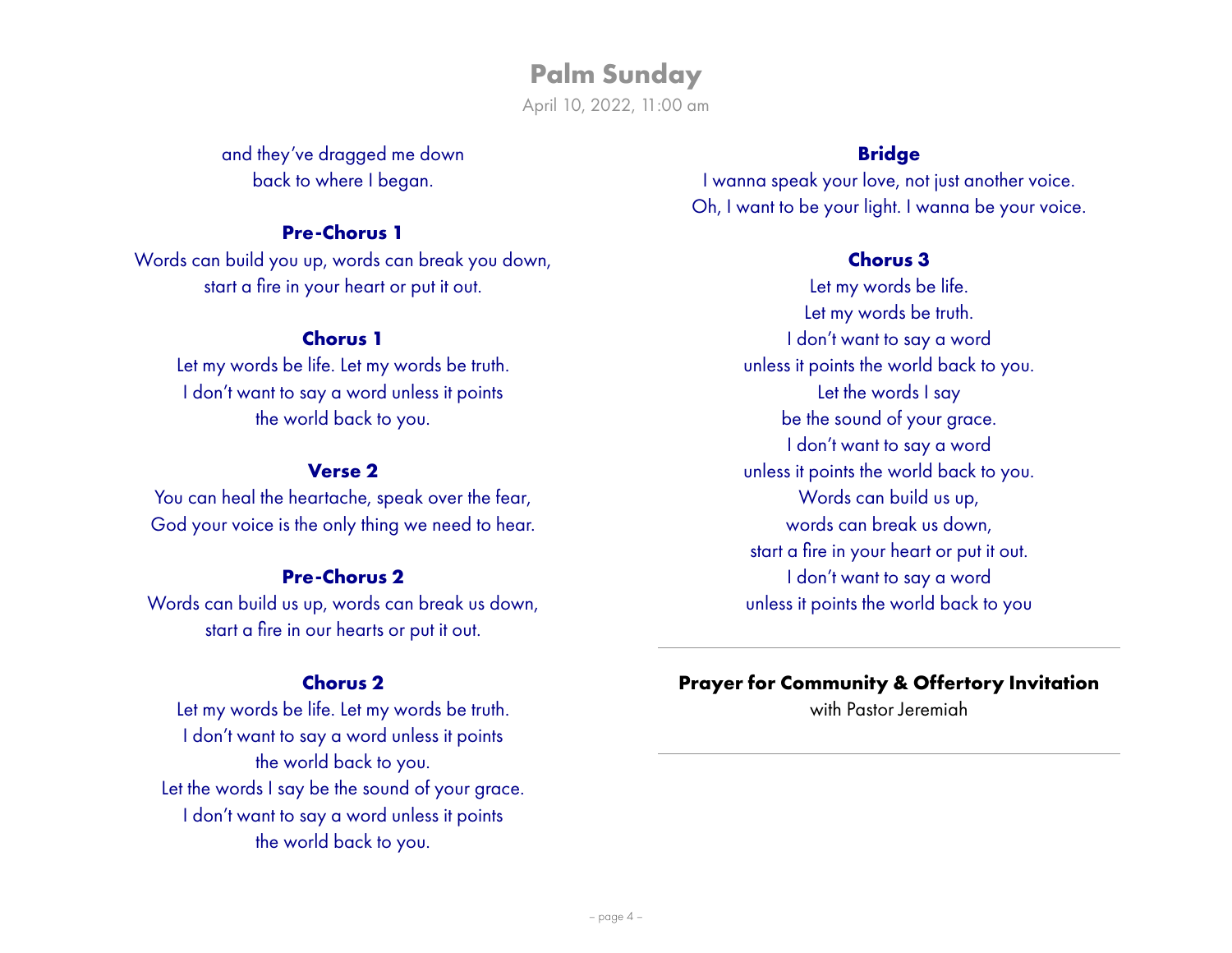April 10, 2022, 11:00 am

### **Song**

*Made To Worship* by Ed Cash, Chris Tomlin & Stephan Sharp arranged by Dan Galbraith

#### **Verse 1**

Before the day, before the light, before the world revolved around the sun, God on High stepped down into time, and wrote the story of God's love for everyone.

### **Pre-Chorus**

God has filled our hearts with wonder so that we always remember;

### **Chorus 1**

You and I are made to worship. You and I are called to love. You and I are forgiven and free. When you and I embrace surrender, when you and I choose to believe, you and I will see who we were meant to be.

### **Verse 2**

And all we are, and all we have, is all a gift from God that we receive. Brought to life we open up our eyes to see the majesty and glory of the King.

### **Pre-Chorus**

#### **Chorus**

### **Bridge**

Even the rocks cry out, and even the heavens shout at the sound of God's Holy Name. So let every voice sing out, and let every knee bow down. God is worthy of all our praise.

# **Chorus 2**

You and I are made to worship. You and I are called to love. You and I are forgiven and free. When you and I embrace surrender, when you and I choose to believe, then you and I will see.

### **Chorus 1**

### **Announcements** with Pastor Hannah